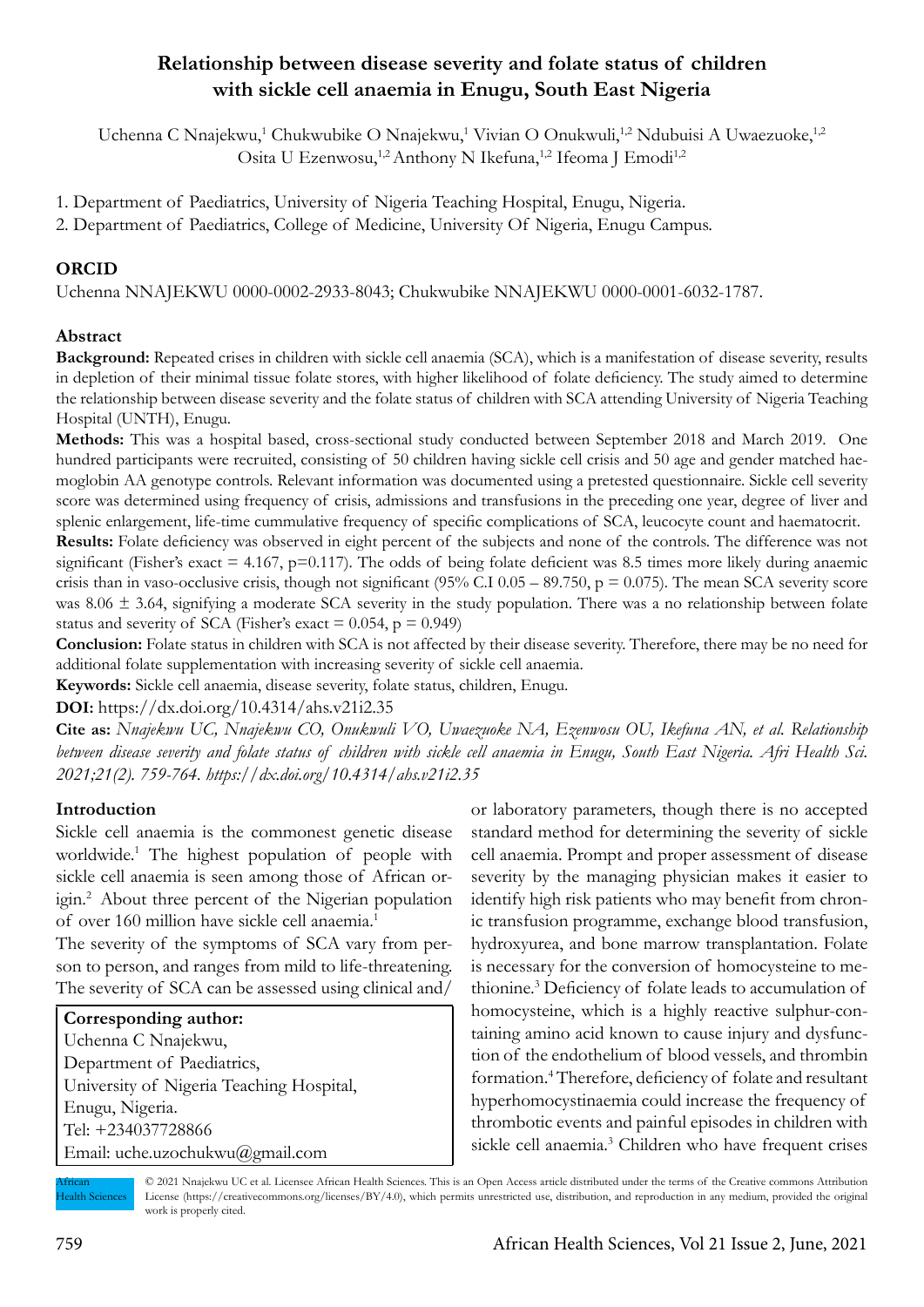have lower steady state haemoglobin due to increased haemolysis, and higher folate demand.<sup>5</sup> Homocysteine concentration is an indirect measure of folate status, but is not specific for folate since it can be influenced by factors such as renal dysfunction, cobalamine deficiency, and levels of other micronutrients.<sup>6</sup>

There has been documentation of significant association between severity of SCA and hyperhomocystinaemia,7-8 but literature on the relationship between folate status and severity of SCA is lacking. The aim of this study was to determine the relationship, if any, between the severity of SCA and folate status. Findings from this study will guide appropriate decision making in the management of children with SCA, and reduce the morbidity and mortality associated with the disease.

## **Methods**

The study was hospital based and cross-sectional, conducted at the University of Nigeria Teaching Hospital, Enugu, between September 2018 and March 2019. Fifty children with SCA aged two to seventeen years, who were receiving five milligrammes of folate as a daily supplement were recruited during crisis. The controls were fifty children age and gender matched apparently healthy children, who had haemoglobin AA genotype following haemoglobin electrophoresis done at recruitment.

Exclusion criteria included children who were receiving medications which affect folate levels such as antacids, H2-receptor blockers, carbamazepine, phenytoin, and methotrexate, also excluded were children who were transfused less than three months before recruitment, and children who had diarrhoea that lasted for more than fourteen days in the preceding one month. Ethical approval was obtained from the Health Research Ethics Committee of UNTH. Informed consent and assent were obtained from care-givers and study participants as appropriate.

The clinicolaboratory method of determination of sickle cell severity score proposed by Adegoke and Kuti<sup>9</sup> was used for the study. This scoring system has been validated for use in Nigeria and Africa.<sup>9,10</sup> Whole blood samples were taken under standard laboratory precautions for full blood count and red cell folate estimation with ECLIA method using the automated Mindray BC-5300 and Roche Cobas e411 equipment respectively. Red cell status was categorized as follows: folate levels less than 140 ng/ml were regarded as low, while levels between 140 and 620 ng/ml were categorized as normal folate status.

### **Calculation of sickle cell severity score**

Frequencies of painful crisis, hospitalization and blood transfusions in the preceding year were obtained from caregivers or subjects in the proforma. Each of these parameters was scored from zero to three. The subject was assigned a score of one each for one painful crisis, transfusion, hospital admission, two each for two or three painful crises, transfusions, and hospital admissions, and three each for more than three painful episodes, transfusions, and hospital admissions in the preceding year.<sup>9</sup>

Information regarding complications of sickle cell anaemia was obtained from the patient's medical records. Cerebrovascular accident was scored five, acute chest syndrome and pneumococcal meningitis scored three, avascular necrosis of the hip was given a score of two, while gall stones, chronic leg ulcers, osteomyelitis, and priapism were assigned a score of one each, irrespective of how many times these complications occurred.9

Subjects were examined by the researcher to determine the degree of liver and splenic enlargement. A score of zero in both parameters signified a liver enlargement less than two centimetres and a splenic enlargement less than five centimetres, one in each of the parameters signified a liver enlargement of two to five centimetres, and a splenic enlargement of five to ten centimetres, while a score of two in each of the parameters signified a liver enlargement greater than five centimetres, and a splenic enlargement of greater than ten centimetres.<sup>9</sup>

Haematocrit and total leucocyte count for each subject were extracted from the full blood count result and scores were assigned to each of the parameters, according to severity. Each of the parameters was scored from zero to two. Haematocrit of  $\geq 24\%$  was scored zero, 18 to 23% scored one, while  $\leq 18\%$  was scored two.<sup>9</sup> For total leucocyte count, a score of zero was assigned when the total white blood cell count was  $\leq 11 \times 10^9/$ μL, one was assigned when the count was between 11 and  $15 \times 10^9/\mu L$ , and two assigned when the count was  $> 15 \times 10^9/\mu L$ .<sup>9</sup> The total sickle cell severity score was obtained by adding the scores obtained from the different subgroups (history, physical examination, laboratory parameters).

The total severity score ranged from zero to thirty four, and stratified as: mild disease (total score of zero to seven), moderate disease (total score of eight to seventeen), and severe disease (total score of more than seventeen).<sup>9</sup>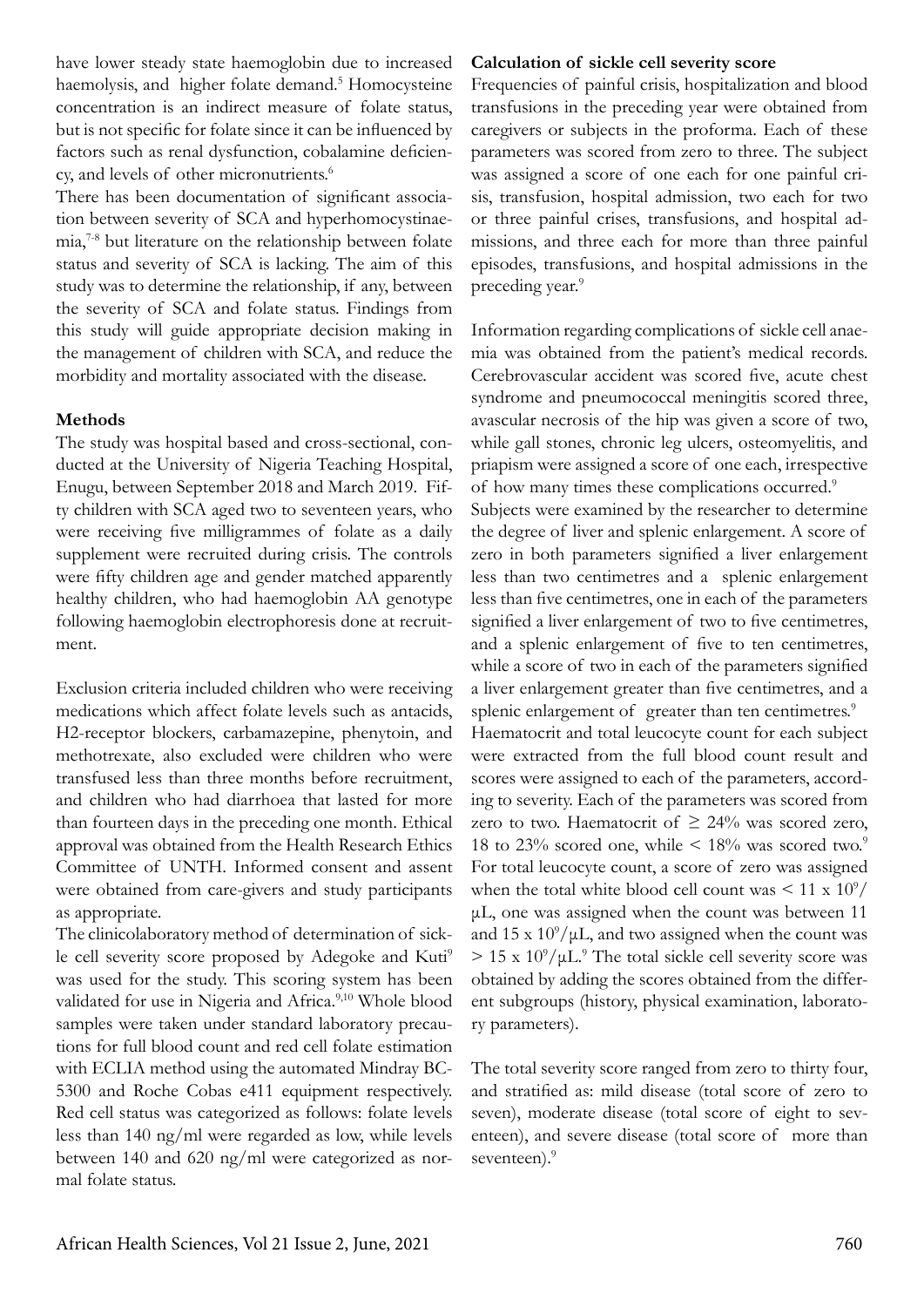Classification of subjects based on the type of crisis was done with their presenting complaints. Pain in any part of the body, irrespective of the severity, was grouped into the vaso-occlusive crisis (VOC) category, while worsening yellowness of the eyes, haematuria, severe paleness of the body, progressive hepatosplenomegaly, or features of anaemic heart failure were grouped into the anaemic crisis category.

Data analysis was done using the Statistical Package for Social Sciences version 20 (SPSS 20 Chicago). Categorical data were summarized as frequencies and percentages. Fisher's exact test was used to determine the proportion of subjects and controls with folate deficiency and the relationship between severity ofCA and the folate status. Odd's ratio was used to determine the likelihood of folate deficiency in anaemic and vaso occlusive crises. Probability (p) values less than 0.05 were regarded as significant.

### **Results**

Fifty children with SCA, made up of 29 males and 21 females,  $(M : F - 1.38:1)$  were studied. The ages of subjects and controls ranged from 2 years to 17 years, (mean  $10.58 \pm 3.73$  years). A greater proportion (48%) of the study population were aged between 7 and 11 years .

Table 1 shows the distribution of the socio-demographic characteristics of the subjects and controls.

| Socio-<br>demographic<br>characteristic | Frequency (%) |           | Test<br>statistic  | df           | p-value |
|-----------------------------------------|---------------|-----------|--------------------|--------------|---------|
|                                         | Control       | Subjects  |                    |              |         |
| Gender                                  |               |           |                    |              |         |
| Male                                    | 29(58.0)      | 29(58.0)  | $0.000$ $^{\circ}$ | $\mathbf{1}$ | 1.000   |
| Female                                  | 21(42.0)      | 21(42.0)  |                    |              |         |
| Total                                   | 50(100.0)     | 50(100.0) |                    |              |         |
| Age (years)                             |               |           |                    |              |         |
| $2$ to 6                                | 6(12.0)       | 6(12.0)   | $0.125^{\circ}$    | 3            | 1.000   |
| 7 to 11                                 | 24(48.0)      | 24(48.0)  |                    |              |         |
| 12 to 16                                | 16(32.0)      | 16(32.0)  |                    |              |         |
| >16                                     | 4(8.0)        | 4(8.0)    |                    |              |         |
| Total                                   | 50(100.0)     | 50(100.0) |                    |              |         |

**Table 1:** Socio-demographic characteristics of study participants

*<sup>a</sup> Fisher's exact test, <sup>b</sup> chi square. df degree of freedom.*

### **Severity of sickle cell anaemia in the subjects**

The severity scores of the study population ranged from 0 to 19, with a mean score of  $8.06 \pm 3.64$ . Majority (52%) of the children studied had moderate disease. Folate status of the study population

Table 2 describes the folate status of the study pop-

ulation. Folate levels were below normal limits in 8% of the subjects during crisis. None of the controls had folate deficiency. The difference in proportion of subjects and controls with folate deficiency was not significant (Fisher's exact level of significance  $= 4.167$ , p  $=$ 0.117).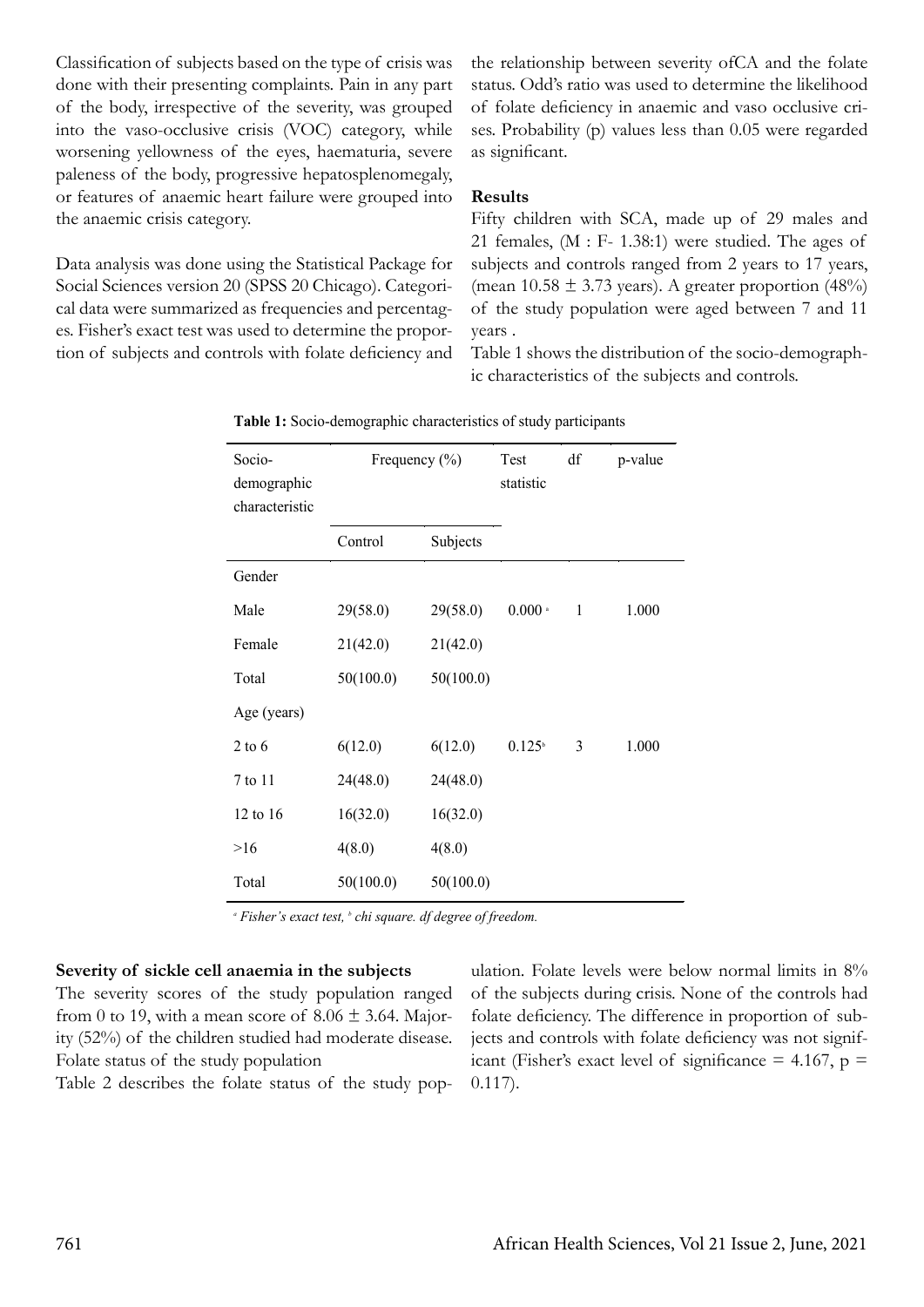| Study group | Folate Status $N(\%)$ |           | N(%       | Fisher's | df | p-value |  |
|-------------|-----------------------|-----------|-----------|----------|----|---------|--|
|             | Low                   | Normal    |           |          |    |         |  |
| Subjects    | 4(8.0)                | 46(92.0)  | 50(100.0) | 4.167    |    | 0.117   |  |
| Control     | 0(0.0)                | 50(100.0) | 50(100.0) |          |    |         |  |

**Table 2:** Folate status of the study population **Table 2:** Folate status of the study population

 *Fisher's: Fisher's exact level of significance, df degree of freedom Fisher's: Fisher's exact level of significance, df degree of freedom*

#### **Folate status during different types of crises**

Table 3 describes the folate status of the subjects in different types of crises. Of the fifteen subjects having anaemic crisis, three (20%) had folate deficiency, while one (2.9%) out ofthe thirty five subjects with VOC had folate deficiency. The odds of being folate deficient was 8.5 times higher during anaemic crisis than in VOC. This was however, not significant (95% C.I 0.805  $-89.750$ ,  $p = 0.075$ ).

| Table 3: Folate status of the subjects in different types of crises |
|---------------------------------------------------------------------|
|---------------------------------------------------------------------|

| Type       | of Folate status $N(\%)$ |          | Total $N(\%)$ Fisher's df OR |              |       | 95% C.I                | p-value |
|------------|--------------------------|----------|------------------------------|--------------|-------|------------------------|---------|
| crisis     | Low                      | Normal   |                              |              |       |                        |         |
|            |                          |          |                              |              |       |                        |         |
| Anaemic    | 3(20.0)                  |          | $12(80.0)$ 15 (100.0) 4.193  | $\mathbf{1}$ | 8.500 | $0.805 - 89.750$ 0.075 |         |
| <b>VOC</b> | 1(2.9)                   | 34(97.1) | 35 (100.0)                   |              |       |                        |         |

*Fisher's: Fisher's exact level of significance, df degree of freedom, OR: Odd's ratio, C.1: Confidence* 

*Interval*

# **Relationship between severity of sickle cell anaemia and folate status.**

Table 4 shows the relationship between the severity of

sickle cell anaemia and folate status. There was no significant relationship between the severity of SCA and the folate status ( Fisher's exact level of significance  $=$  $0.054$ ,  $p = 0.949$ ).

**Table 4:** Relationship between severity of sickle cell anaemia and folate status.

| Severity of SCA | Folate status |          | Total<br>$N(\%)$ | Fisher's df p-value |   |       |
|-----------------|---------------|----------|------------------|---------------------|---|-------|
|                 | Low           | Normal   |                  |                     |   |       |
|                 | N(%           | N(%      |                  |                     |   |       |
| Mild            | 2(8.7)        | 21(91.3) | 23(100.0)        | 0.054               | 2 | 0.949 |
| Moderate        | 2(7.7)        | 24(92.3) | 26(100.0)        |                     |   |       |
| Severe          | 0(0.0)        | 1(100.0) | 1(100.0)         |                     |   |       |

*df: degree of freedom, Fisher's: Fisher's exact level of significance.*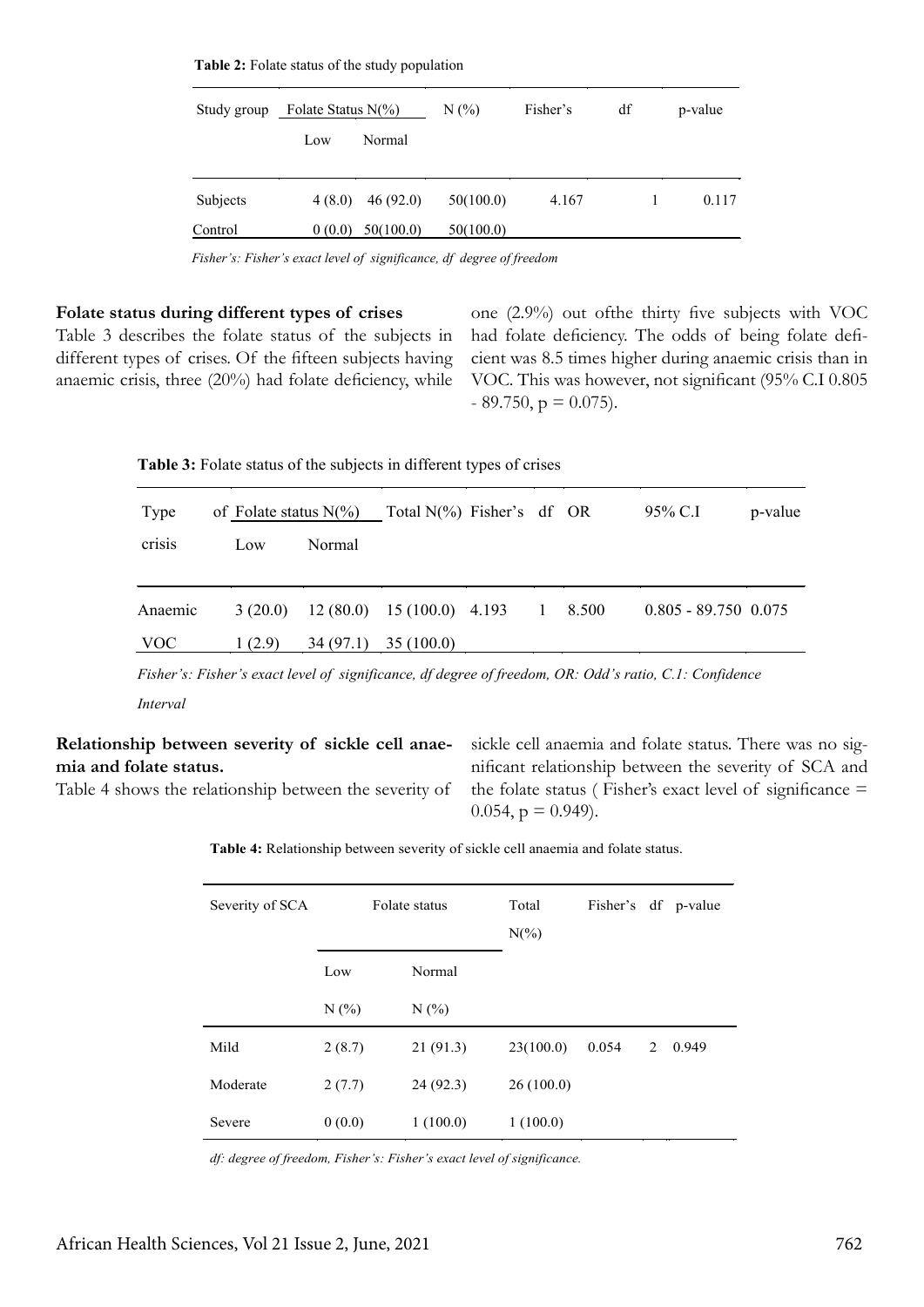## **Discussion**

Eight percent of the subjects had folate deficiency during sickle cell crisis. The prevalence of folate deficiency during crisis compares favourably with findings documented by Liu<sup>11</sup> and Watson-Williams, <sup>12</sup> but varies considerably with the report of Kennedy et al 13 who observed a higher prevalence rate of 15% in children with SCA. The odds of being folate deficient was 8.5 times higher in anaemic crisis compared to VOC. This was however not significant, probably due to the small sample size studied. Akinsulie<sup>14</sup> in Lagos also found a higher prevalence of folate deficiency in subjects with anaemic crisis. The finding of more subjects with folate deficiency during anaemic crisis could be explained by the severe haemolysis which characterizes anaemic crisis. This leads to increased demand of folate for deoxyribonucleic acid (DNA) synthesis and production of new erythrocytes to replace the destroyed ones.15 Depletion of the folate stores could increase the risk of folate deficiency. The higher prevalence of folate deficiency observed during anaemic crisis despite folate supplementation suggests that there may be need for increased dose of folate during anaemic crisis, in order to replenish tissue stores.

None of the controls had folate deficiency. This was similar to the findings observed by  $Liu$ .<sup>11</sup> In contrast, other studies reported high prevalence of folate deficiency in controls.14,15 The absence of folate deficiency in the controls could be explained by the fact that the controls had haemoglobin genotype AA, with half-life of 120 days, and the rate of destruction of the effete erythrocytes in children with AA genotype is not severe enough to deplete the folate stores and cause deficiency of folate.16

The mean SCA severity score was  $8.06 \pm 3.64$ , signifying moderate disease. This is consistent with earlier studies in Nigeria and some parts of Africa.<sup>9,10,17</sup> On the other hand, Al-Saqladi et al 18 in Yemen observed that a higher proportion of subjects were in the severe disease category. The differences observed could be due to genetic variations of haplotypes in the different countries where the studies were carried out. The predominant haplotype in Nigeria and some parts of Africa is the Benin Haplotype (BEN) which has intermediate levels of fetal haemoglobin, and confers a moderate disease severity, $9,10,17$  whereas, the predominant haplotypes in Yemen are a combination of the African and Saudi-Indian haplotypes (ARAB) which confer disease severity ranging from mild to severe.<sup>18</sup>

There was no significant relationship between the severity of SCA and the folate status. In severe sickle cell anaemia the level of haemoglobin F which improves the outcome of the disease is low.19 Low haemoglobin F leads to increased sickling and expression of adhesive molecules such as vascular cell adhesion molecule-1 (VCAM-1), intercellular adhesion molecule-4 (ICAM-4), and basal cell adhesion molecule (BCAM).<sup>16</sup> These molecules cause the erythrocytes to stick to themselves and the endothelium of the blood vessels.<sup>16</sup> They could also cause adherence to the macrophages, with subsequent erythrophagocytosis and haemolysis. As a result of this, the stores of folate could be used up in a bid to replace the destroyed erythrocytes, leading to lower folate levels in severe disease.16 The observations from the study differed from this expectation. The lack of relationship between severity of SCA and the folate status could have been because of the small number of subjects, as only two subjects had severe disease, limiting statistical deduction. In addition, the lack of relationship could be explained by the routine folate supplementation in the subjects, as this could have obviated the effects of the crisis on the folate levels. There is a dearth of literature on the relationship between severity of SCA and folate status. Findings from the study show that disease severity had minimal effect on folate status and the dose of folate should be sustained irrespective of the degree of severity of SCA.

# **Conclusion**

Severity of SCA had no relationship with folate levels and there may be no need for additional folate supplementation with increasing severity of SCA.

### **Conflict of interest**

None.

# **Acknowledgement**

None.

# **References**

1. Adewoyin A. Management of sickle cell disease: A review for physician education in Nigeria (sub-Saharan Africa). *Anemia* 2015;791498:1-21.

2. Chinawa J, Emodi I, Ikefuna A, Ocheni S. Coagulation profile of children with sickle cell anaemia in steady state and crisis attending the University of Nigeria Teaching Hospital, Ituku-Ozalla, Enugu. *Nig J Clin Prac* 2013;16:159-63.

3. Hirmerova J. Homocysteine and venous thromboembolism- Is there any link? *Cor et vasa* 2013;55:e248-58.